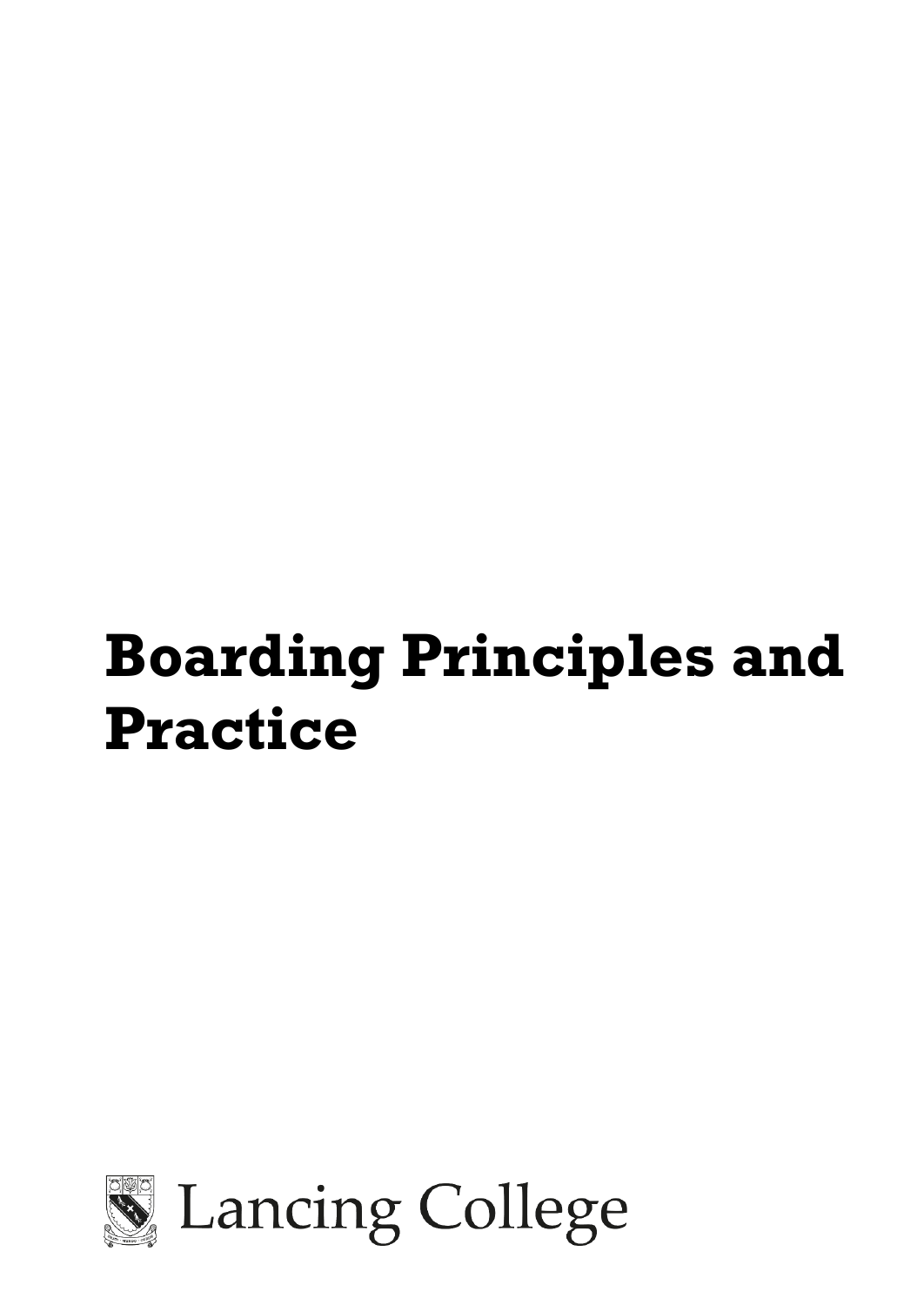## **1 Aims and Organisation**

- 1.1 Lancing College is a boarding school, not a school with boarders. The whole ethos is based on the idea that there are pupils and staff at school for 24 hours of the day and that education, established, sustained and enhanced by communal living, extends far beyond the five-day, 9-to-4 structure of most day schools. Much of the pupil development and enrichment stems from this, and from the fact that many of the staff and their families live on campus.
- 1.2 All teaching staff (except the Head Master and Deputy Heads) are involved in the life of a House. Third Form pupils find themselves in a safe and stimulating environment, with a highly experienced, enthusiastic pastoral team on hand to encourage, supervise and protect. As they progress through the House, pupils are challenged to take on increasing responsibility for the care and leadership of others. In all Houses there are clear arrangements for study, with ninety minutes of supervised Evening School (prep) on five nights of the week. The Library is available for boarders wishing to work outside of their House. Most boarding pupils have their own rooms by the time they reach the examination years.
- 1.3 An extensive range of societies, talks, seminars and debates run across the term, often organised by pupils, and the school Café is a place where year groups can socialise across Houses. For the Sixth Form, the Sixth Form Centre provides an additional venue for social events and is open for publicised events during term time.
- 1.4 There is a full and varied co-curricular programme during the week, running to some 120 activities. There is usually a full fixture list of sports on Saturday afternoons. Sundays are more leisurely. Brunch, a relaxed and convivial meal, is offered in the late morning and transport to a local shopping centre is provided in the afternoon. The catering team provide a full and varied menu, with plenty of choice for pupils, including those with special dietary requirements. The Café provides snacks between meals. In addition, each House is provided with "teas" during the day – fruit and other options depending on the day and wishes of the pupils of that House.
- 1.5 Younger boarders may visit Lancing and Shoreham for limited periods over the weekends, and older ones may visit Brighton or Worthing – all with HMM permission. When collective gatherings are possible, discos or events such as Dodgeball tournaments, film nights, quizzes or particular House events are held on Chapel Weekend Saturdays. The Art Studios, Library, sports facilities and swimming pool are made available during the weekends. Pupils are allowed home over weekends (other than Chapel Weekends), after their school commitments have been fulfilled. Day pupils may, with 24 hours' notice and where space permits, spend the night in a boarding house. Where this is done to fulfil a required commitment to a school activity which concludes after 9.00pm, no charge is made. On Chapel Weekends all pupils attend Sunday morning Chapel (and parents and families are very welcome also) and may go home for the rest of the day.
- 1.6 Parental involvement is welcomed and encouraged. A close and useful link is forged between parents and Housemasters and Housemistresses, and through the St Nicolas Association. Many Houses hold social events (such as concerts or suppers) for parents. Email, telephone and Zoom mean that parents are in frequent contact with their children and those who look after them. All pupils have their own email addresses and this is a particularly important means of communication, especially for overseas pupils. In addition, iPads facilitate face-time, Teams and Skype with parents for every pupil.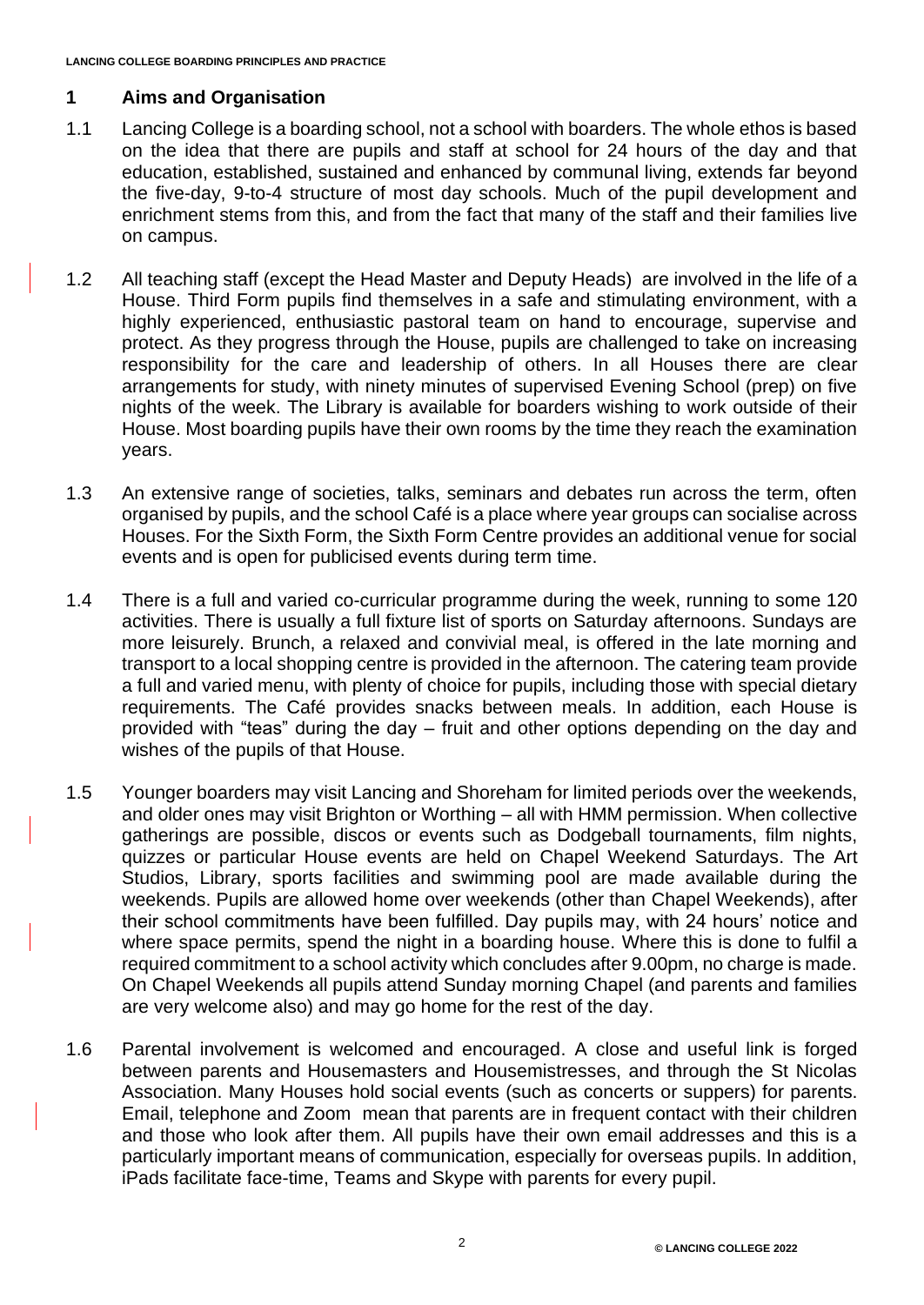### **2 Admission Criteria**

2.1 Most pupils enter the school in Year 9 via the Advance (Pre-Test) Programme or by taking either the Common Entrance or Common Academic Scholarship Examinations. Pupils at schools which do not prepare for these exams are interviewed and are required to take a cognitive ability test and sit an English paper. Pupils joining in the Sixth Form are interviewed and take a cognitive ability test.

### **3 Facilities**

3.1 Houses vary in size, but are generally between 45 and 75 strong, accommodating pupils across the age range 13-18. Head's House is for day boys only, Sankey's for day girls. A co-educational day House, Saints', opened in September 2018. Third and Fourth Form pupils are generally accommodated in small groups. Older pupils move into double or single rooms, although Day pupils may continue to share in larger configurations across their time here. All Houses have one or more kitchens to allow pupils to prepare meals and snacks in addition to that available in the Café or Dining Hall. All Houses have social spaces to allow pupils to relax, play games and watch television together. Secure Wi-Fi access is available daily, with year-group appropriate access to some social media platforms. Mobile Phones are permitted; in the Third, Fourth & Fifth Forms their availability is regulated to encourage face-to-face communication and regular sleeping patterns. Pupils are encouraged to personalise their rooms and pin-boards are provided for this purpose. Lockable spaces are provided for every boarder.

#### **4 Pupil Welfare**

- 4.1 Pupil welfare is at the heart of all we do. The pastoral care of pupils is the responsibility of the Housemaster or Housemistress, and they are supported by key members of the Senior Management Team, and ultimately the Head Master. The Housemaster/Housemistress will have a resident Assistant Housemaster/ Housemistress, a team of House Tutors (some of whom may be resident) and a Matron to assist with the care and tutoring of pupils and the general day-to-day running of the house. The Matron will deal with routine medical concerns, in liaison with the Health Centre, and is in charge of the domestic running of the house including laundry which is done within each House by the domestic teams. The Health Centre is staffed 24 hours a day by a team of highly-qualified nursing staff, is managed by a Senior Nurse and pupils may self-refer or be referred by their Matron or Housemaster/Housemistress. During COVID-times Valleyside has been run as a designated quarantine/ isolation centre, enabling two areas of health provision within the campus. Boarders are registered with the school's medical officers (GPs attached to Harbour View Healthcare, Shoreham) and these doctors visit the school routinely several times a week. A physiotherapist and a psychologist both work from the Health Centre on a weekly basis and GPs and nursing staff can refer pupils to them.
- 4.2 The School Shop is open for all pupils and provides a range of toiletries, basic stationery and other essentials as well as uniform and sporting equipment.
- 4.3 Health and safety is a priority for the College. Regular "spot-checks" are carried out to identify any problems and create Risk Assessments for specific areas. Both day and night time fire drills are carried out at least termly.
- 4.4 Pastoral care is at the heart of the school. We have two school Counsellors (Jacqui Painter & Christina Morris) to whom pupils may self-refer, or be referred by staff, and who offer a